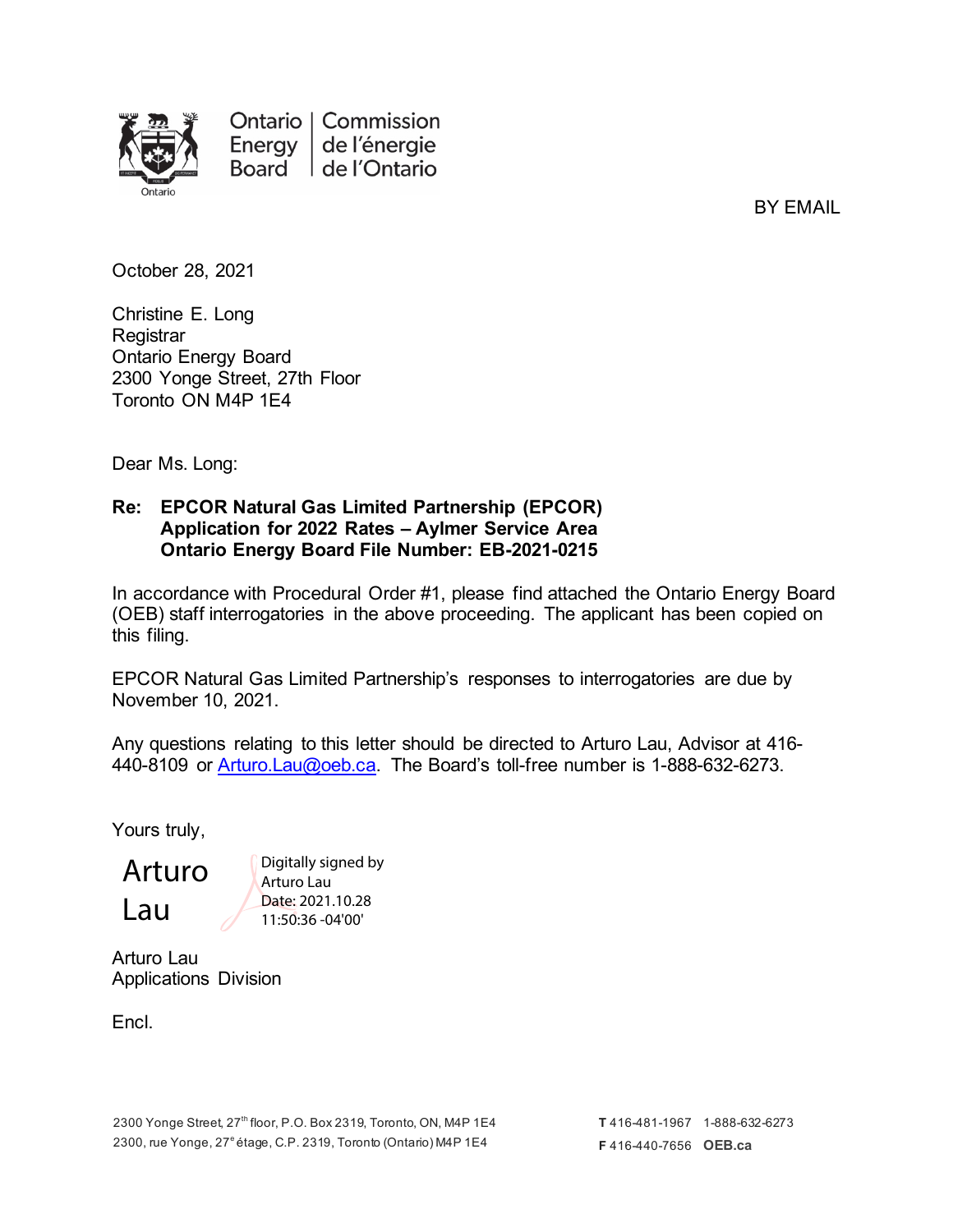# **OEB Staff Interrogatories Distributor Full Name EB-2021-0215**

Please note, EPCOR Natural Gas Limited Partnership is responsible for ensuring that all documents it files with the OEB, including responses to OEB staff interrogatories and any other supporting documentation, do not include personal information (as that phrase is defined in the *Freedom of Information and Protection of Privacy Act*), unless filed in accordance with rule 9A of the OEB's *Rules of Practice and Procedure*.

## **OEB Staff.1 – Earnings Dead Band Off-Ramp**

Ref: 2022 Incentive Rate Adjustment Application, page 13-14

EPCOR stated:

EPCOR's 2020 regulated return on equity (ROE) was 5.42%, which is 356 basis points below the approved deemed return on equity of 8.98%. There were two main contributing factors: unplanned maintenance of the Integrated Grain Processors Co-operative (IGPC) pipeline and lower than projected sales volumes. Although the values were outside of the +/- 300 basis points window, EPCOR anticipates that this was a unique set of circumstances and expects to recover back to expected ROE levels in 2021.

- a) What would have contributed to a lower than projected sales volume?
- b) Are there any other known issues with respect to the IGPC pipeline that would require additional maintenance on the pipeline? How does EPCOR plan to prevent further unplanned maintenance on the IGPC pipeline?

## **OEB Staff.2- Purchase Gas Transportation Variance Account (PGTVA)**

Ref: 2022 Incentive Rate Adjustment Application, page 17-20 2022 Incentive Rate Adjustment Application, Appendix D, page 89 (Auditor's report)

EPCOR has proposed to dispose of the PGTVA balances as of December 31, 2020 including interest as of the same date. In the Auditor's Report for the PGTVA Rates 1-5, the 2020 PGTVA balance is \$91,376 (including interest to Dec 31, 2021).

a) The summary states a total projected disposition amount of \$190,097, however Table 6- Projected Total PGTVA Amount for Disposal shows a balance of \$38,804 and Table 3- Deferral & Variance Account Amounts and Table 7- Calculation of Proposed PGTVA Rate Rider both state a recovery of \$91,377.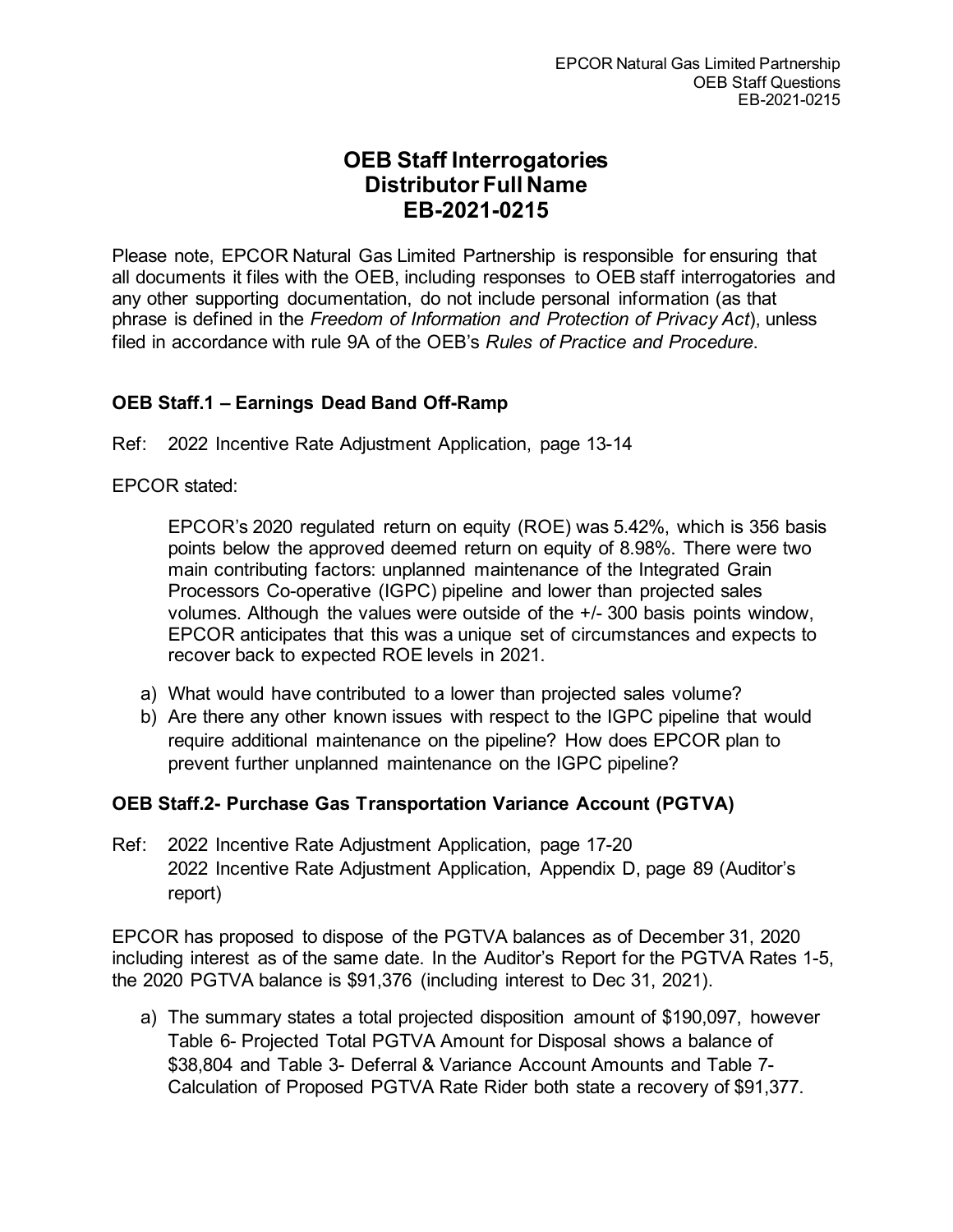Please confirm the projected disposition amount and update the table(s) as required.

## **OEB Staff.3- Loss on Disposal of Meters Deferral Account (LDMDA)**

Ref: 2022 Incentive Rate Adjustment Application, page 20-21

EPCOR requested to dispose the LDMDA balance as of December 31, 2020 including associated carrying charges to the date of implementation.

- a) Please provide the number of meters that is associated with the amount requested for disposition.
- b) Please forecast the number of meters and amount for disposition that will be disposed of until rebasing?
	- I. When is EPCOR expecting to cease booking amounts in the LDMA for disposition?
	- II. What is the methodology used to select meters for disposal and how are the disposition amount per meter calculated? Please provide explanation with a sample calculation.
- c) Did EPCOR begin recording the loss on disposal of the meters in 2020?

## **OEB Staff.4- System Integrity Capital Deferral Account (SICDA)**

Ref: 2022 Incentive Rate Adjustment Application, page 21-22 2022 Incentive Rate Adjustment Application, Appendix D, page 94 EB-2018-0336, Decision and Order- Phase 2, October 24, 2019 (Most recent Cost of Service) EB-2020-0234, Decision and Order, January 28, 2020 (2021 IRM)

EPCOR requested to dispose the SICDA balance (including associated carrying charges) as of December 31, 2020. EPCOR also stated that "amounts requested for disposition in future years will no longer include amounts related to the Putnam Station to Colloden Line or Springwater Road pipelines."

In EPCOR- Aylmer's most recent cost of service application, the OEB approved the Bradley Station project and the Bradley to Wilson pipeline's net book values to be included in 2020 rate base. In EPCOR- Aylmer's 2021 IRM, the OEB approved Springwater Pipeline and Putnam to Culloden projects' net book values in rate base.

EPCOR appears to have allocated the SICDA balance to rate classes using a volumetric allocator.

a) Please provide the breakdown of the principal balance by capital project and provide a detailed calculation supporting the principal balance in the account.